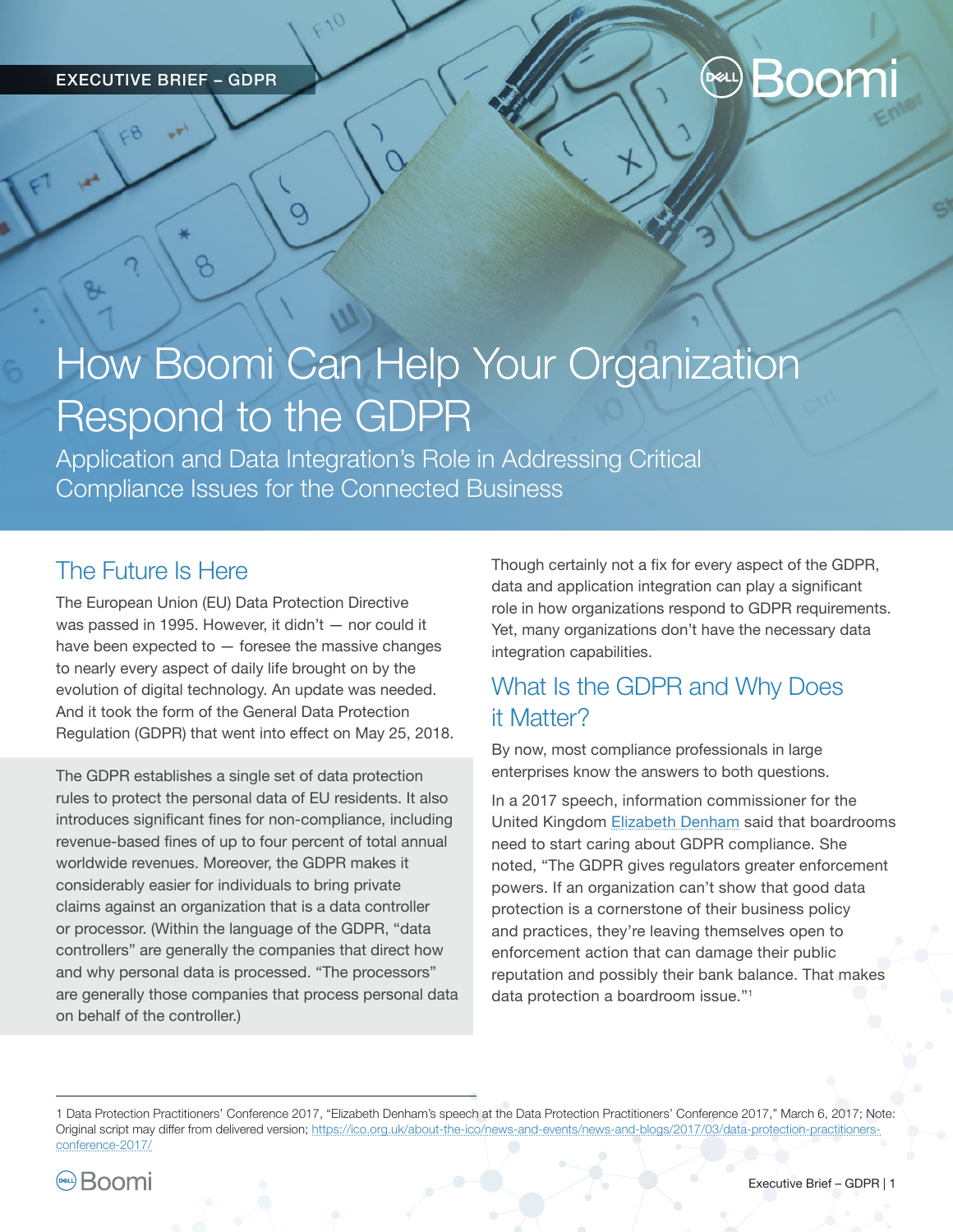# Impact of the GDPR Goes Beyond the EU

Though an EU regulation, the GDPR demands the full attention of any worldwide organization that processes the personal information of EU-based individuals to offer them goods or services, or to monitor their behavior within the EU. This includes social media, online tracking and data analytics.

Personal information that falls within the scope of the GDPR includes data such as name, physical address, email address, identification number, location data, online identifier, credit card number and health information. Upon request, organizations must give an EU data subject certain access and/or erasure rights.

In a <u>[GDPR Pulse Survey](https://www.pwc.com/us/en/increasing-it-effectiveness/publications/assets/pwc-gdpr-series-pulse-survey.pdf)<sup>2</sup>, [PWC](https://www.pwc.com/)</u> found that GDPR readiness is the number one data protection initiative for more than half the multinational companies based in the United States. The regulation's privacy requirements, such as mandatory record keeping, the right to be forgotten, and data portability are especially top of mind for these companies, the survey reports.

But probably the most telling response of U.S. companies to the looming GDPR deadline comes in the form of financial commitment. More than three-quarters of the survey respondents plan to spend \$1 million or more on GDPR compliance. A non-compliance fine of as much as four percent of global revenues is a big stick, prompting concerted efforts from the majority of organizations doing business in Europe.

# GDPR Compliance: Dealing with Data Flow

GDPR compliance requires an organization to understand how an EU data subject's personal data is collected, used and shared across an enterprise and with any third-party suppliers, vendors or service providers. The data flows of many multi-national organizations might look like airline flight maps. Data flies all over the place. Having a unified data integration platform that allows companies to identify the right data flowing into the right applications, ensure its quality, and integrate it into necessary systems can help businesses follow certain GDPR requirements.

Fundamentally, GDPR compliance is about emphasizing privacy as an indispensable part of the product (or service) lifecycle — whatever that product or service may be. This is a major shift for most organizations whether in the EU or elsewhere.

A scattershot approach<sup>a</sup> will not help companies properly address GDPR, says Brett Hansen, vice president of client software and general manager of data security at Dell. He adds that GDPR compliance cannot be achieved using software alone.

"I'm a technology vendor, so this is going to sound weird coming from me, but my first recommendation is not to immediately go and buy my cool software," Hansen says. "Instead, my advice is to evaluate your environment, understand your risk and then set a strategy. That strategy cannot be created in a vacuum."

### **Technology Options**

It's unlikely that any single technology or technique can fulfill all GDPR requirements. Regardless, data and application integration are critical to responding to the GDPR. Businesses will want to address data silos by integrating disparate data sources and enforcing data governance rules to ensure data is trusted and removed when there is no legitimate purpose to keep it. If your organization doesn't have strong integration capabilities, it could struggle to address the data governance demands of the GDPR.

Fortunately, modern integration technology has come a long way. Using a unified integration platform as a service ([iPaaS](https://boomi.com/integration/what-is-ipaas/)), an organization can rapidly and hyperefficiently build out integrations through a low-code, drag-and-drop development environment.

Data quality can also be assured through native master data management (MDM) capabilities. The best of today's cloud-based integration platforms can also support application programming interface (API) management for connecting to external data sources.

<sup>2</sup> PwC, GDPR Series, "Pulse Survey: US Companies ramping up General Data Protection Regulation (GDPR) budgets;" [https://www.pwc.com/us/en/](https://www.pwc.com/us/en/increasing-iteffectiveness/publications/assets/pwc-gdpr-series-pulse-survey.pdf/learn_more) [increasing-iteffectiveness/publications/assets/pwc-gdpr-series-pulse-survey.pdf/learn\\_more](https://www.pwc.com/us/en/increasing-iteffectiveness/publications/assets/pwc-gdpr-series-pulse-survey.pdf/learn_more)

<sup>3 &</sup>quot;Dell's Brett Hansen outlines the road to GDPR compliance in the US," Silicon Republic, Nov. 30, 2017; [https://www.siliconrepublic.com/enterprise/brett](https://www.siliconrepublic.com/enterprise/brett-hansen-dell-gdpr)[hansen-dell-gdpr](https://www.siliconrepublic.com/enterprise/brett-hansen-dell-gdpr)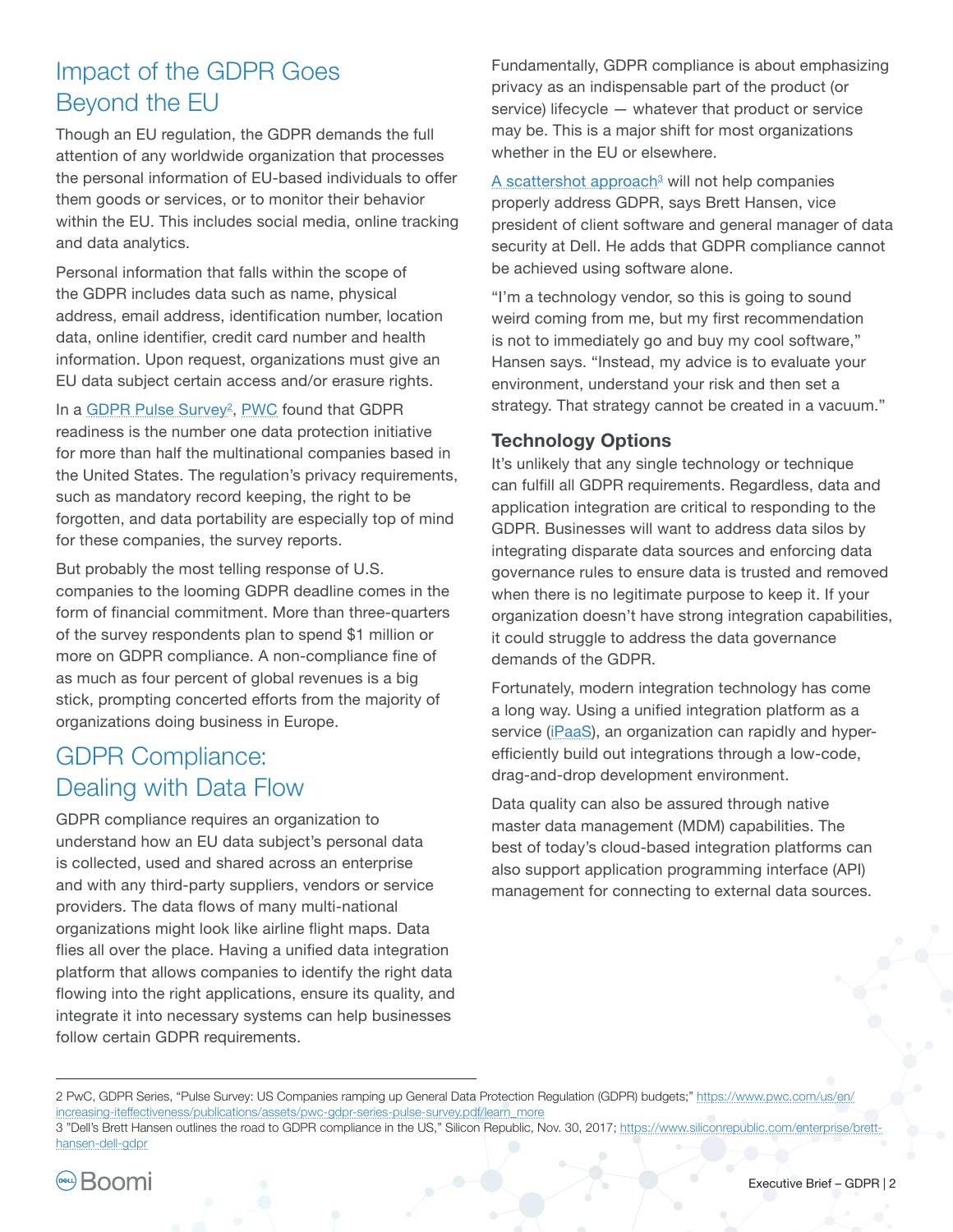## Boomi Master Data Hub Helps with GDPR Compliance

Dell Technologies has identified six high-risk obligations (see graphic) that organizations must likely meet as they address the challenges of GDPR compliance. Dell Boomi, as one of the Dell Technologies group of companies, has used this framework to assess how its unified platform can help organizations as they prepare for the GDPR.

Boomi [Master Data Hub](https://boomi.com/hub) offers organizations the ability to address three of these obligations for GDPR: **record keeping, accountability principle and data retention.**

# High Risk GDPR Obligations

#### **Record Keeping**

Requires an organization to maintain records of their processing activities (which extends to any vendor that they engage) as well as document the data protection impact assessment that they have undertaken.

#### **Accountability Principle**

An organization must demonstrate that they comply with the GDPR data protection principles.

#### **Data Retention**

Key to ensuring fair processing. Personal data should not be retained for longer than necessary in relation to the purposes for which they were collected or for which they are further processed.

#### **Data Security and Incident Management**

Requires an organization to have appropriate technical and organizational security controls and procedures in place to ensure the secure processing of an individual's personal data as well as notify individuals and/or an EU supervisory authority in the event of a data breach.

#### **Data Minimization**

You should only collect and use data in a manner which is consistent with a legitimate business purpose and consistent with the notice provided to the data subject.

#### **Data Subject Rights**

Grant individuals the right to access, correct or erase their personal data upon request. An organization must respond to the individual's request within one month.

### **GDPR Obligation: Record Keeping**

Boomi's Master Data Hub helps trace and maintain data lineage across all attributes for the user, providing a framework of the relationships among data stores, locations, channels and types of consent across linked data sources. For every golden record (a superset of attributes that need to be synchronized to all systems integrated through Boomi), Master Data Hub keeps granular data lineage capabilities.

For example, for every update request processed through the Boomi Hub on behalf of an application, Boomi can track that change against the records it keeps within the repository and help the customer ensure the change meets any applicable compliance standards based on a customer's settings.

If an organization's data stewards decide the change is compliant, it can be applied to the records within the repository. The Boomi Hub pinpoints the exact values that are changing and versions the updated record. In this way, there is a comprehensive history of attribute changes for every master record.

### **GDPR Obligation: Accountability Principle**

The Boomi Hub gives customers the ability to set up data governance rules and keep an audit trail of changes that happen in the system. By default, the Boomi Hub adheres to a basic workflow for every change request processed.

The Hub administrator can also set up added data governance policies. The extension of Master Data Hub capabilities through [Boomi Flow](https://boomi.com/flow/) also lets customers add workflows, such as data change requests, deletion requests and review requests to help ensure compliance.

For every system that's trying to contribute a change, the Boomi Hub can be configured to find at the field level what values are needed for approval and, if a change is detected, whether it needs to be reviewed. Through the Hub stewardship console, which is a standard feature, Boomi quarantines any traffic that does not respect the rules that an organization has put in place.

As a default setting, the stewardship console allows administrators to see into the queue of outstanding requests that need to be approved, review the master records, and drill down to see the history of changes that have been applied to those records. Integration developers can control what master data updates are contributed to the Hub.

**Boomi**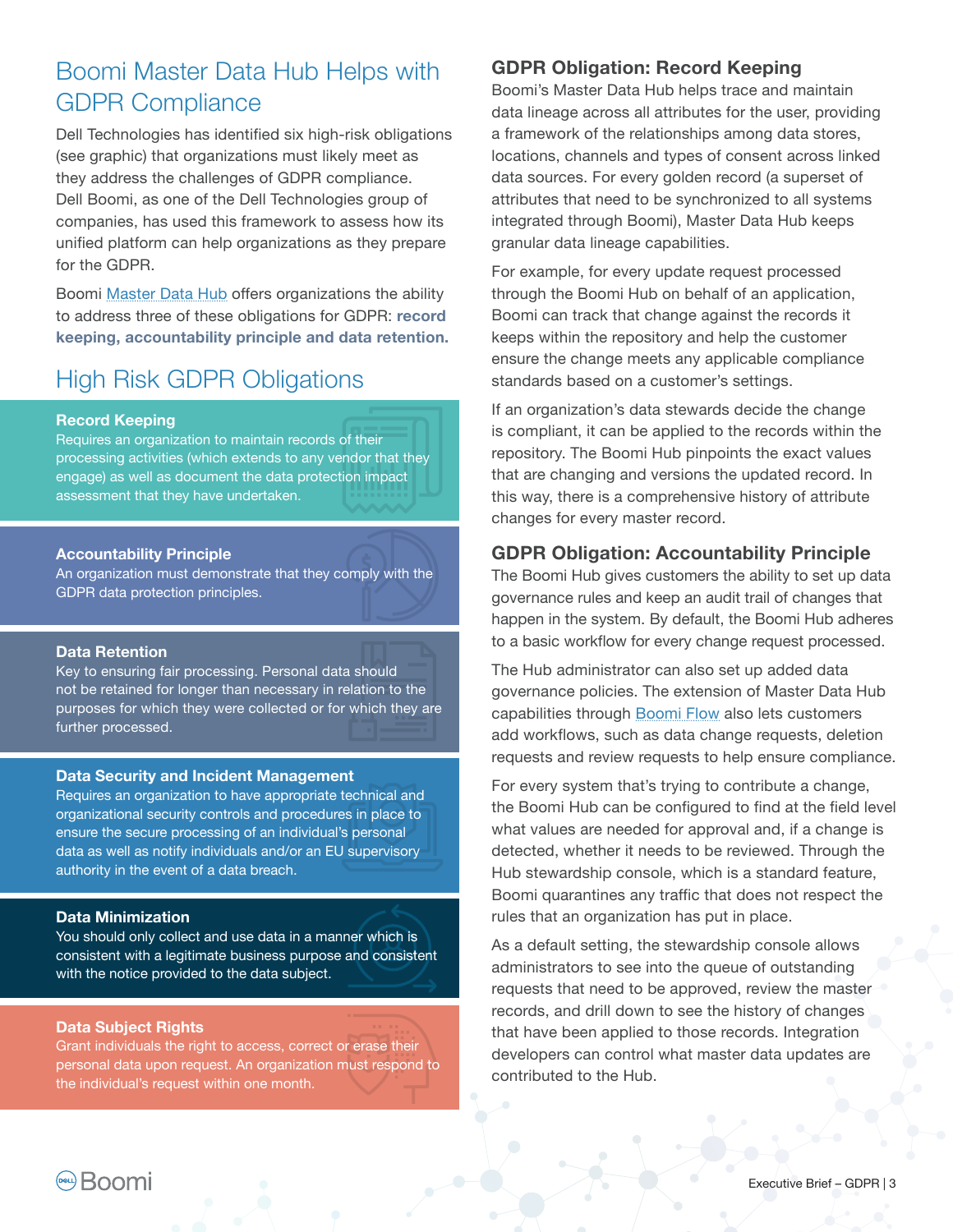

Boomi also keeps a series of operational reporting interfaces for any inbound change request that enters the Boomi Hub. These interfaces can be enabled to track how that request maps through the data lifecycle. Is the data enriched or the record updated, or did the request fail to meet established rules? On the outbound side for traffic that leaves the Hub, it offers an operational interface for tracking what is delivered to a target system.

The Boomi Hub can also be configured to enable endto-end auditing of data traffic, with a historical reporting console that summarizes a series of metrics to ensure the health of master data over time, including how many records fail to meet compliance on a daily basis.

### **GDPR Obligation: Data Retention**

Boomi Master Data Hub can also track the deletion of data from all contributing systems and third-party data sources to aid in compliance with the GDPR's "right to be forgotten" clause. Boomi Hub provides the ability to design customizable fields and validation rules tailored to applications and data sets, which helps prevent the mastering and/or proliferating of extraneous information.

As a delete request is sent through the system, it retires the golden record kept in the stewardship console and persists a delete command through every spoke on the Boomi Hub where that golden record is synchronized. This will occur in near-real-time for every system and data source integrated with the Boomi Hub.

## Better Data Hygiene Beyond the GDPR

Good "data hygiene" is critical to routine business activities beyond the GDPR. So, let's take a closer look at the tools the Boomi integration platform offers organizations to help better manage their data — not just for GDPR purposes but for business operations.

#### **How Boomi Handles Customer Data**

When Dell Boomi provides services that involve customer data, it is generally acting as a processor and our customer is the controller.

Dell Boomi appreciates that our customers have various internal teams and external partners they share and exchange data with. However, not everyone should have access to sensitive data that flows through such business processes.

With this essential data management and security need in mind, we designed the Boomi integration platform with features that allow companies to control how data is handled. In general, the **View Data** privilege in the Boomi platform is a feature that is always turned on by default. This allows customers to view data and documents in a process reporting page. When **View Data** is on, this information then flows through the Boomi platform (based in the United States).

However, [customers can configure custom roles](http://help.boomi.com/atomsphere/GUID-B02F353D-9961-4832-9205-3B3804D4CBA0.html) such that personal data contained in customers' production data that passes through an on-premise ("local") Atom, [Molecule or Atom Cloud](http://help.boomi.com/atomsphere/GUID-51F4C82C-974A-464D-AE6B-BBE264839AFE.html) never flows through the Dell Boomi data center in the U.S. The data and logs are stored on the customer's hosted infrastructure either on-premise or in the cloud where the Atom or Molecule is deployed.